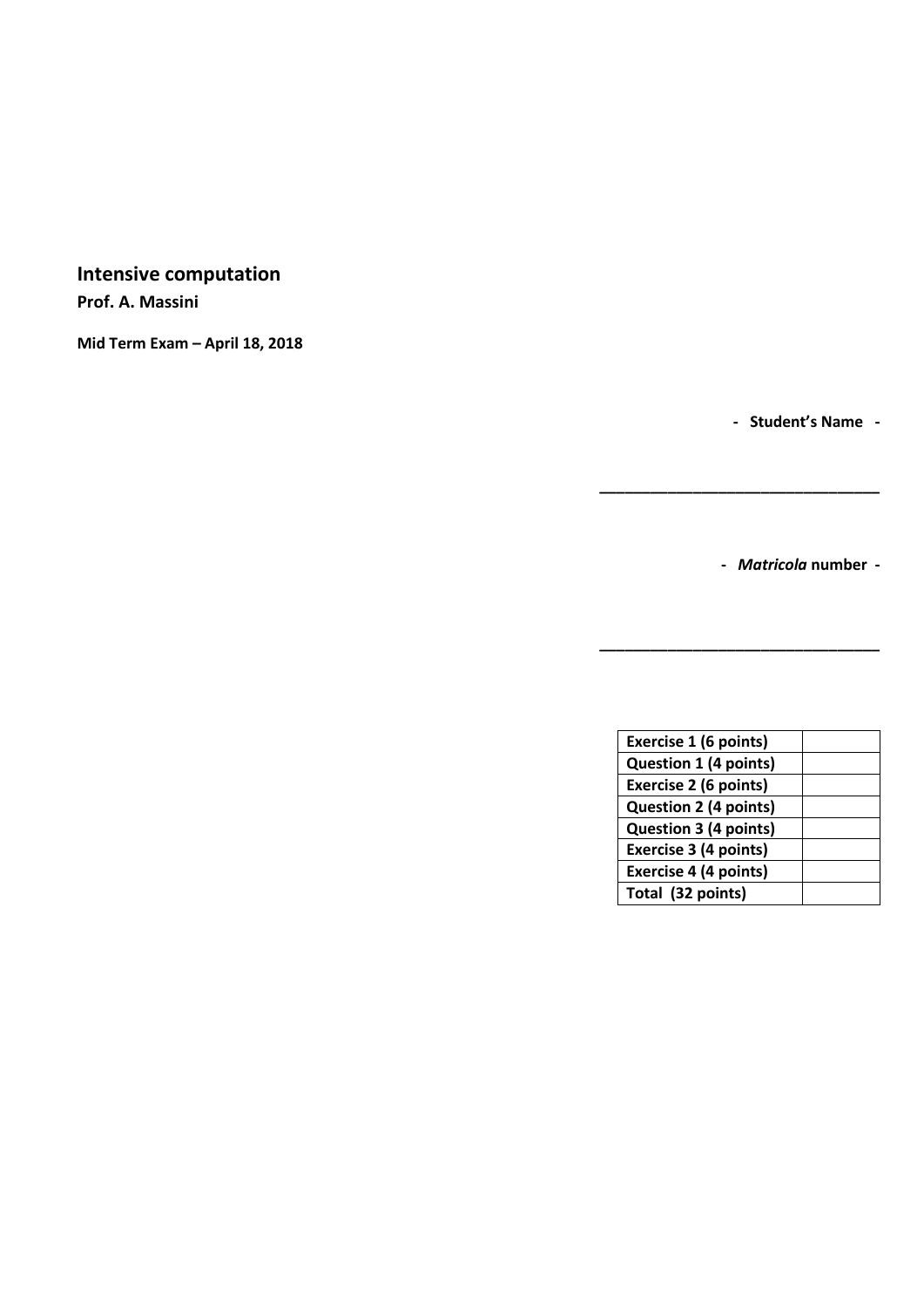#### **Exercise 1 (6 points) - Sparse matrices**

| 0,9502      | 0,1712      | 0           | 0,8003      | 0           | $\mathbf 0$ | 0           | 0      | 0      | 0      |
|-------------|-------------|-------------|-------------|-------------|-------------|-------------|--------|--------|--------|
| 0           | 0,0344      | 0,7060      | 0           | 0,1419      | 0           | 0           | 0      | 0      | 0      |
| 0           | 0           | 0           | 0           | $\mathbf 0$ | $\Omega$    | $\mathbf 0$ | 0      | 0      | 0      |
| 0,5469      | 0,8491      | 0           | 0,3816      | 0,2769      | 0           | 0,9157      | 0      | 0      | 0      |
| 0           | 0,9575      | 0,9340      | 0           | 0,7655      | 0,0462      | $\mathbf 0$ | 0,7922 | 0      | 0      |
| 0           | 0           | 0           | 0           | 0           | 0           | 0           | 0      | 0      | 0      |
| $\mathbf 0$ | $\mathbf 0$ | $\mathbf 0$ | 0,1576      | 0,7577      | $\mathbf 0$ | 0,1869      | 0,8235 | 0      | 0,6557 |
| 0           | 0           | 0           | 0           | 0,9706      | 0,7431      | 0           | 0,4898 | 0,6948 | 0      |
| $\mathbf 0$ | $\mathbf 0$ | $\mathbf 0$ | $\mathbf 0$ | $\mathbf 0$ | $\Omega$    | 0           | 0      | 0      | 0      |
| 0           | 0           | 0           | 0           | 0           | 0           | 0,4854      | 0,6555 | 0      | 0,6463 |

Consider the sparse matrix 10x10 here below

a) Write which arrays you need when the DIAG compressed representation is used. Show the DIAG representation (using symbolic names m<sub>ij</sub> for nonzero elements).

b) Show the DIAG representation after the insertion of element  $m_{4,6}$ .

c) Compare the memory occupation of the compressed representation before and after the insertion.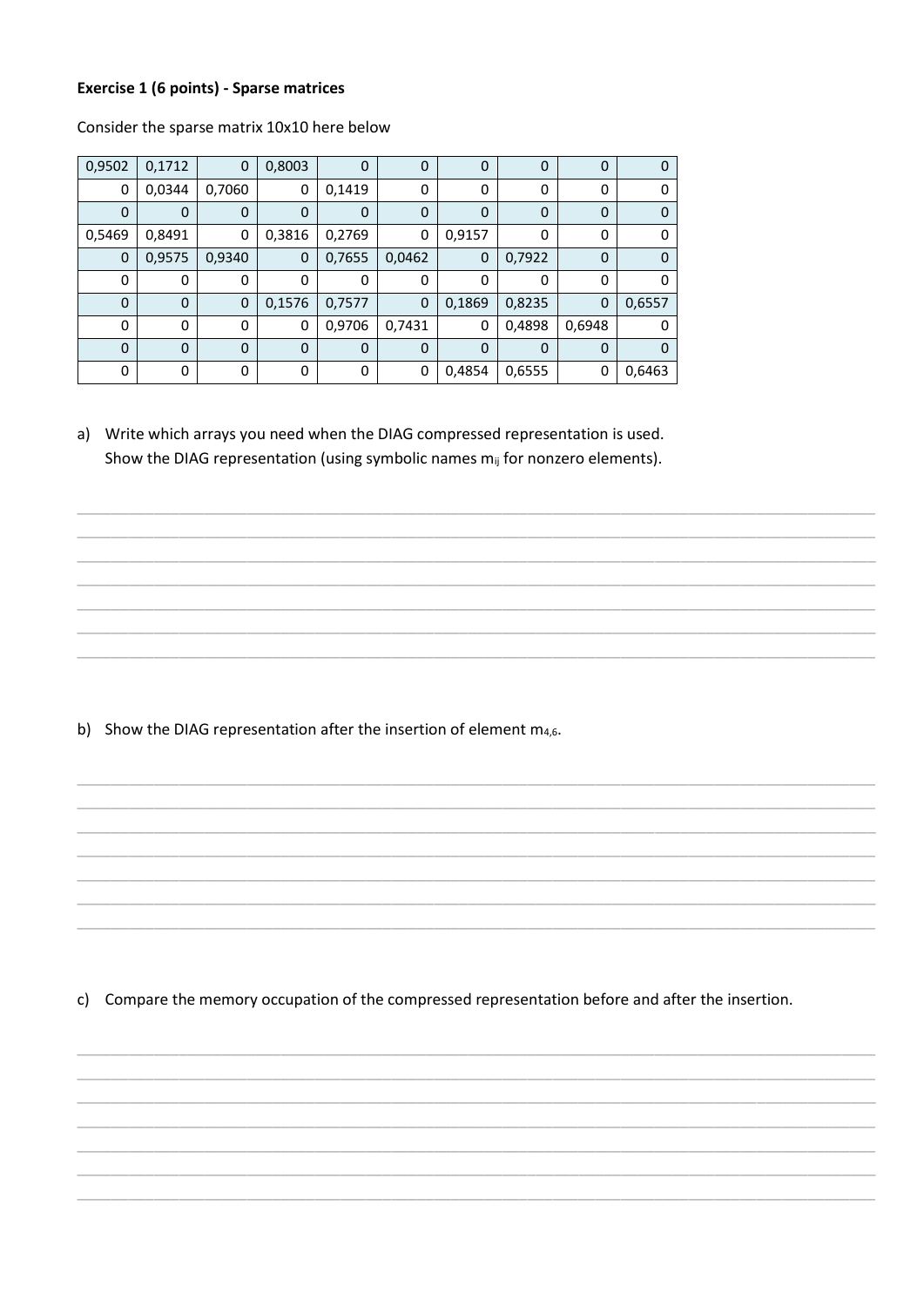d) Write which arrays you need when the Skyline compressed representation is used. Show the Skyline representation, using symbolic names  $m_{ij}$  for nonzero elements.

e) Show the Skyline representation after the insertion of element  $m_{4,6}$ .

f) Compare the memory occupation of the compressed representation before and after the insertion.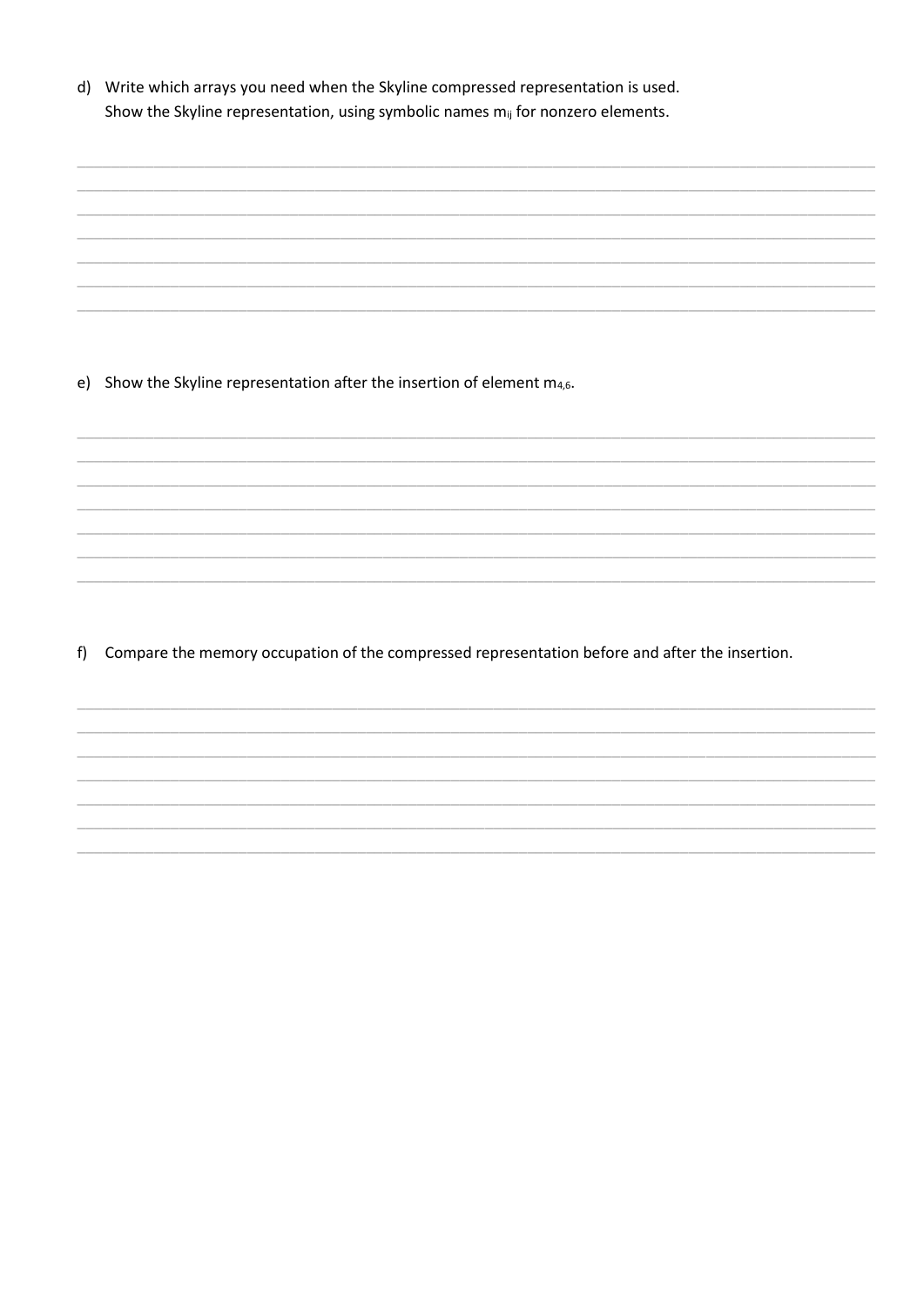## Question 1 (4 points) - Linear systems

Briefly describe the Jacobi method and the Gauss Seidel method.

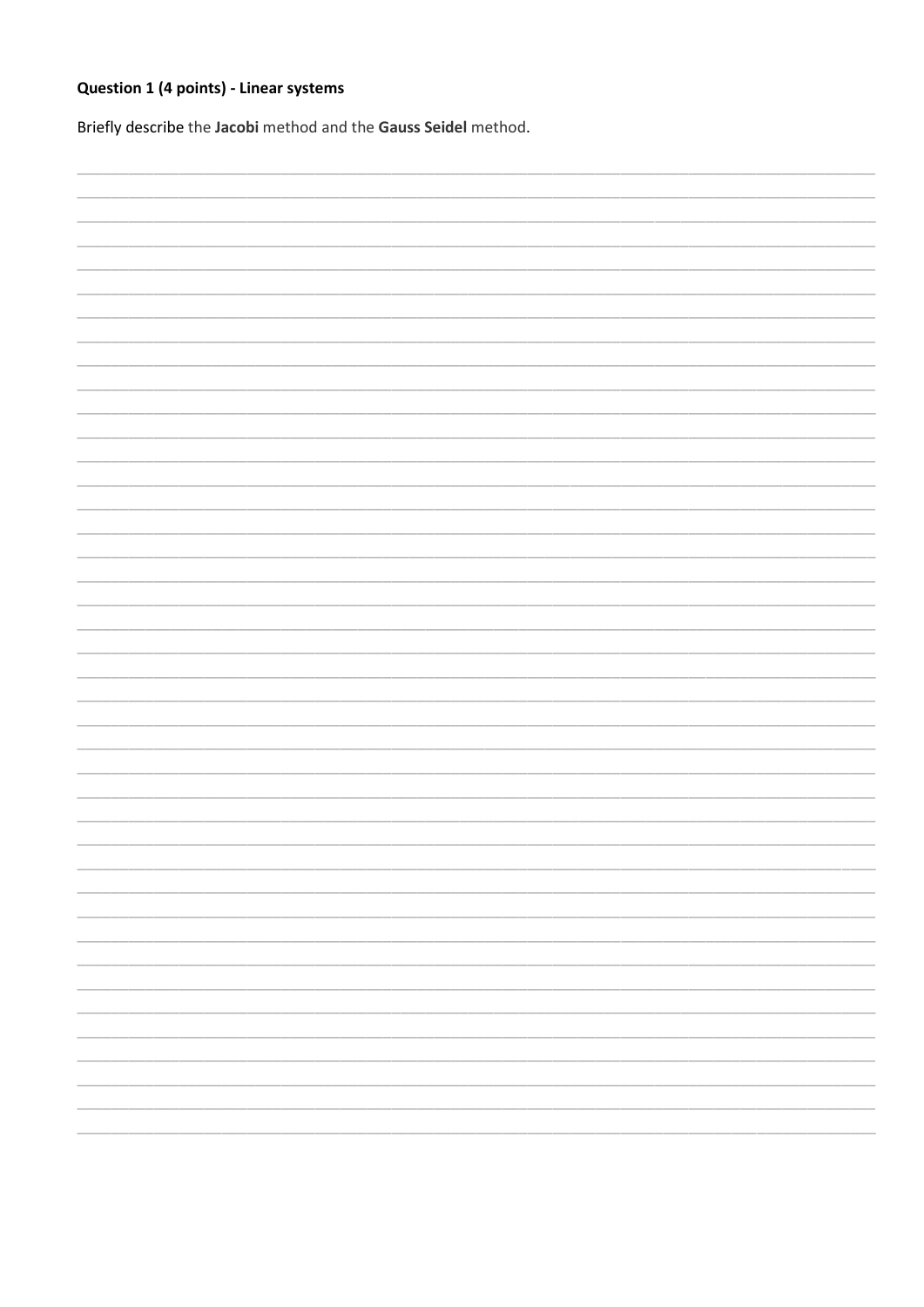### **Exercise 2 (6 points) - Linear systems**

Solve the system

{

$$
5x1 - 2 x2 + 3 x3 = -1 \n-3x1 + 9 x2 + x3 = 2 \n2x1 - x2 - 7 x3 = 3
$$

with the Jacobi method and the Gauss Seidel method, using  $\boldsymbol{x}^{(0)} = (0, 0, 0)$  as starting solution.

Complete the table below, doing three iterations.

| the Jacobi method |             |             | <b>Gauss Seidel method</b> |          |             |  |
|-------------------|-------------|-------------|----------------------------|----------|-------------|--|
| $X_1^{(k)}$       | $X_2^{(k)}$ | $X_3^{(k)}$ | $X_1^{(k)}$                | $X_2(k)$ | $X_3^{(k)}$ |  |
|                   |             |             |                            |          |             |  |
|                   |             |             |                            |          |             |  |
|                   |             |             |                            |          |             |  |
|                   |             |             |                            |          |             |  |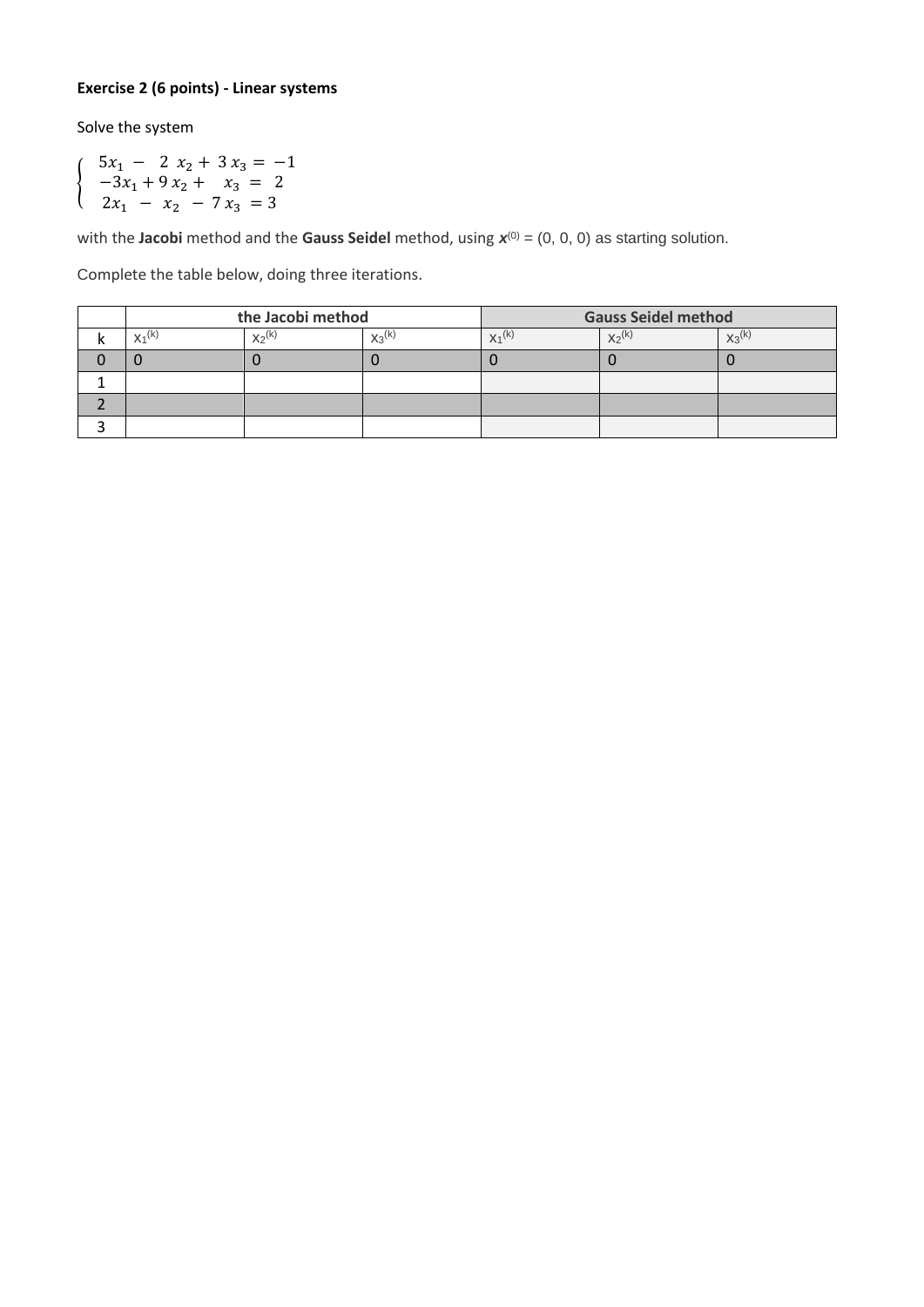Question 2 (4 points) Briefly describe the iterative Power method to find the maximum eigenvalue and the corresponding eigenvector and how to use it to find the minimum eigenvalue and the corresponding eigenvector.



Question 3 (4 points) Briefly describe the iterative Cholesky method.

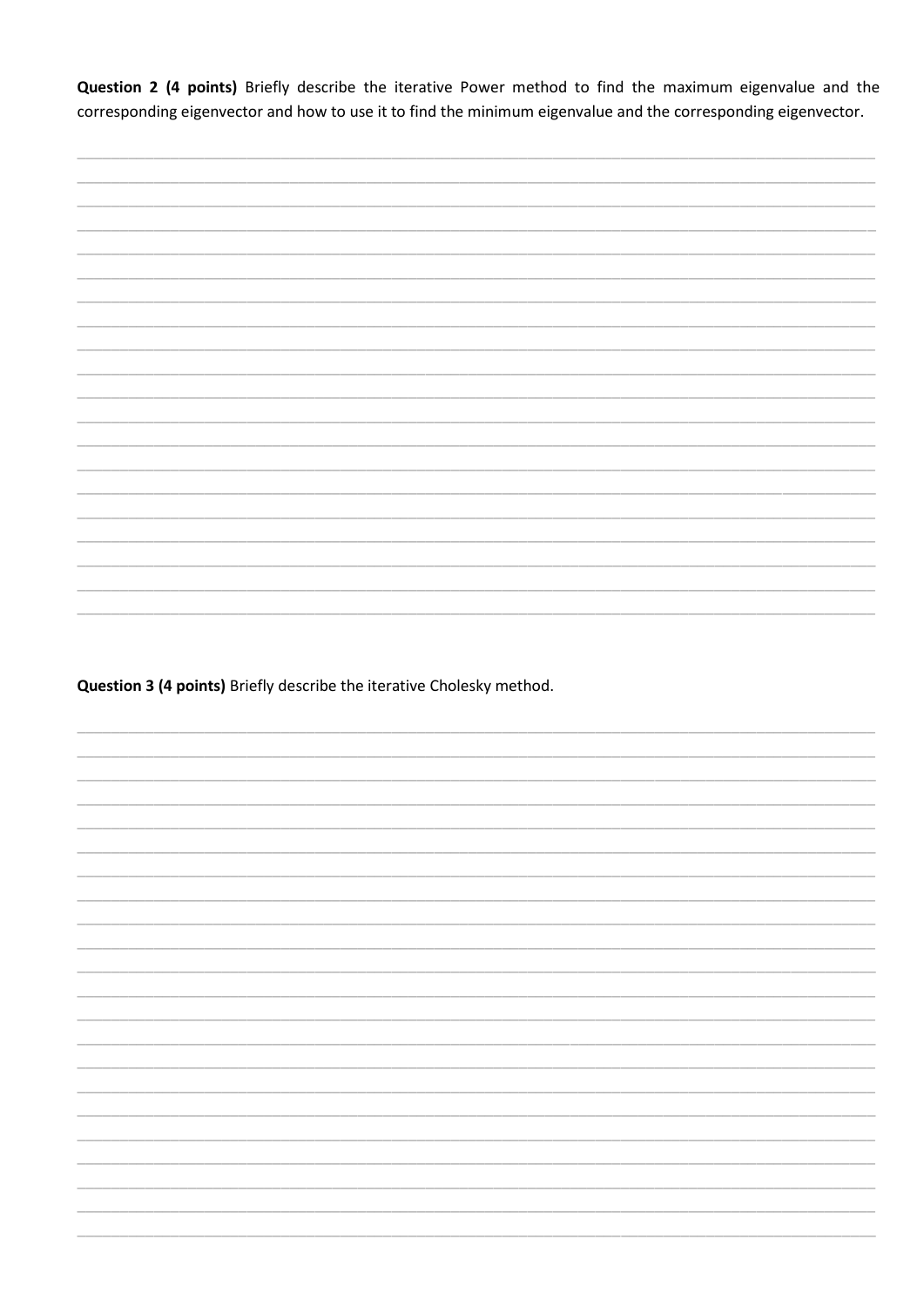## **Exercise 3 (4 points)** - **Linear systems**

Apply the Cholesky factorization method to the matrix (

$$
\begin{pmatrix}\n25 & 15 & -5 \\
15 & 18 & 0 \\
-5 & 0 & 11\n\end{pmatrix}.
$$